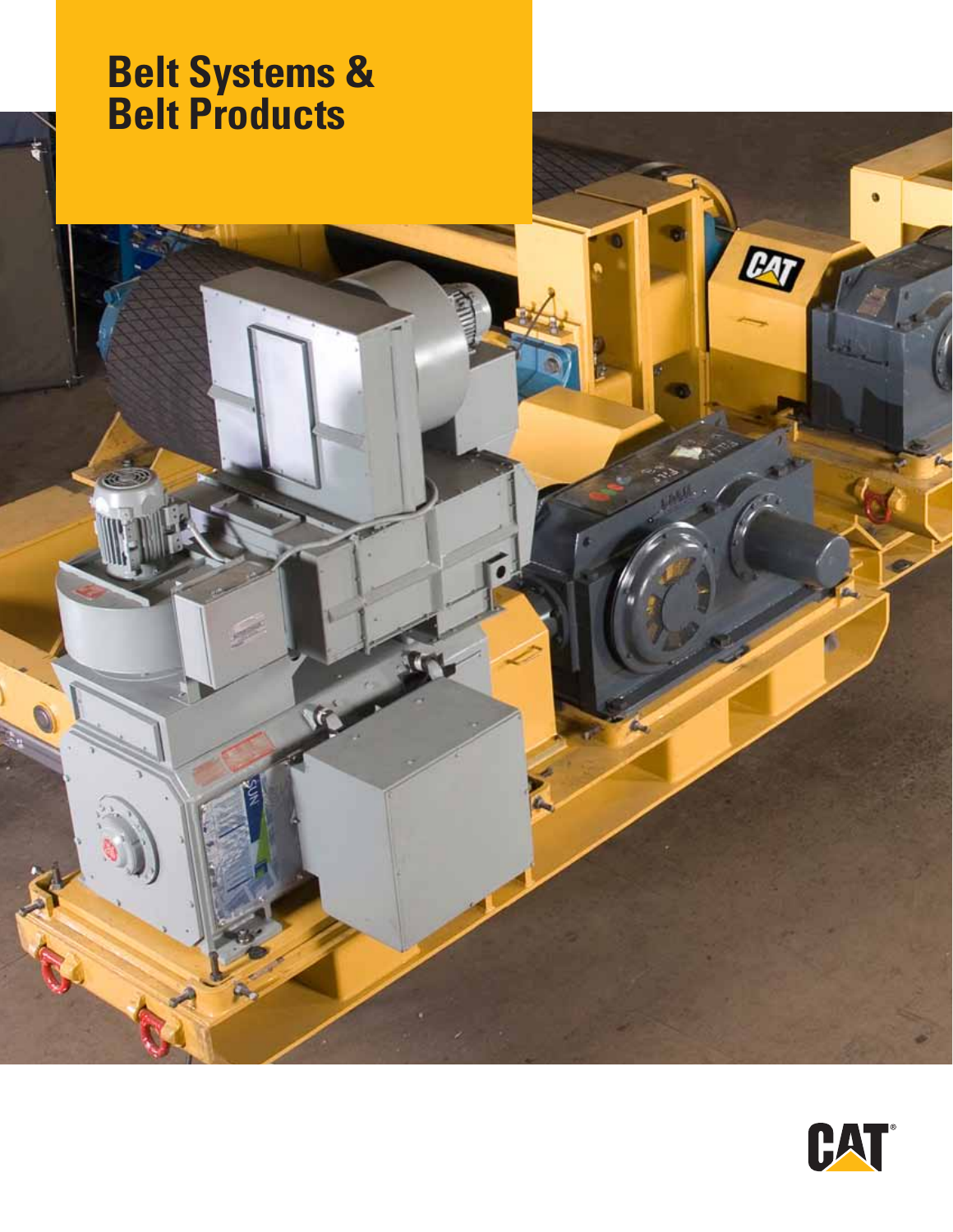

# **Advanced Technology Solutions**

Caterpillar offers a full range of rugged belt conveyor systems and products unsurpassed in performance and service life – custom-designed solutions to handle the most demanding bulk-material handling applications, both on the surface and underground.

# **Belt Terminal Groups**

Caterpillar offers two types of belt terminal groups – pre-engineered and engineered.

## **Pre-engineered Belt Terminal Groups**

Cat® pre-engineered belt terminal systems are designed to be mobile, modular and flexible. Pre-engineered belt terminal groups are easy to move in the mine and use in different areas, reduce lead times, and can be used in multiple applications.

### **Engineered Belt Terminal Groups**

Cat engineered belt terminal systems are designed for more robust applications with very specific customer requirements in mind, and are designed as a joint effort between Caterpillar® engineers and our customer. *Engineered Parallel Drive*

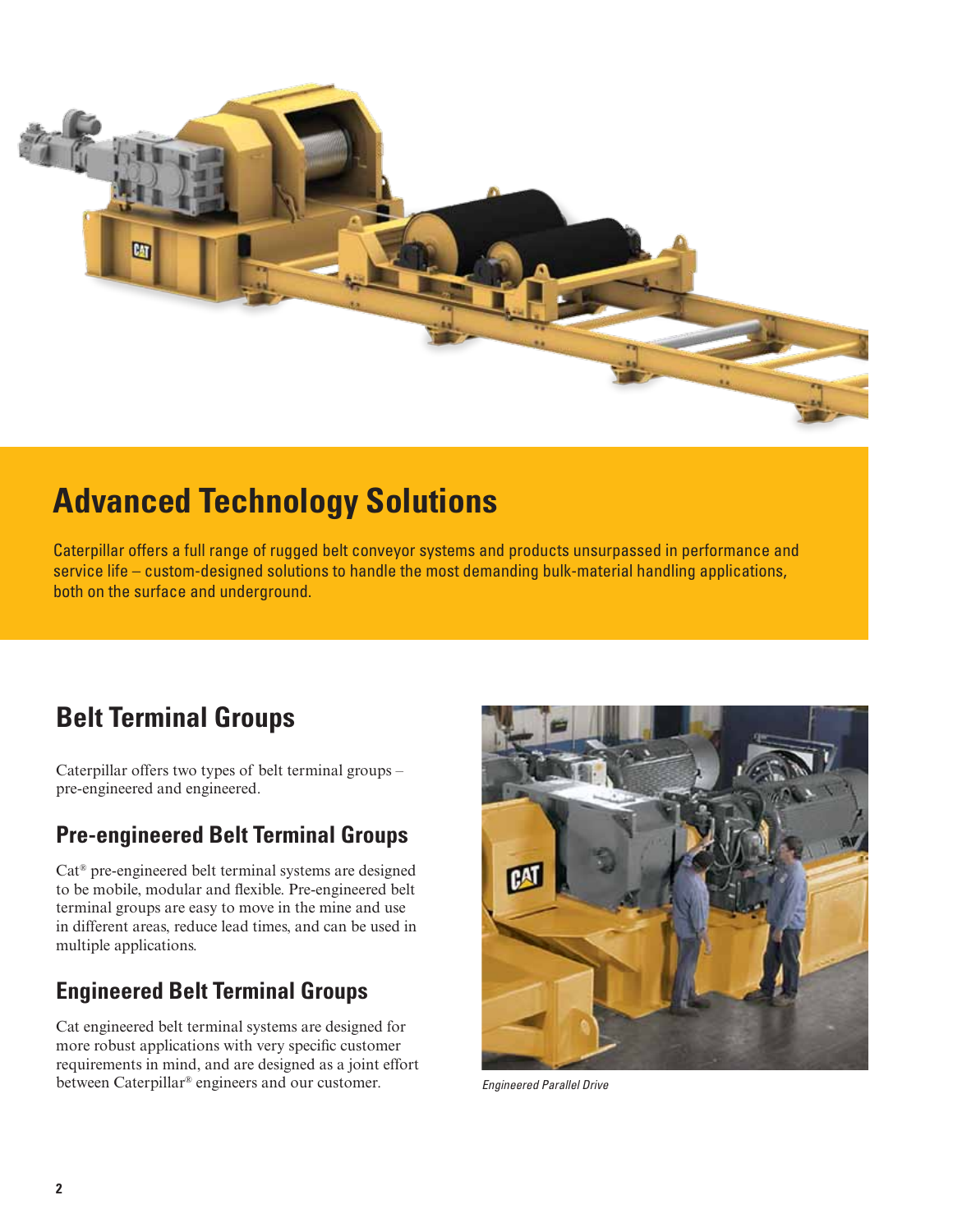# **Drives**

Cat® pre-engineered drives are designed for ease of setup, installation and transportation in and around the mine.

Engineered drives are designed based upon customerdriven parameters and requirements and ensure the right fit for customer applications.

### **Pre-engineered Drive Solutions**

#### **Combo Drive**

- **•** Discharge, take-up, snub and drive pulley
- **•** Drive and take-up is all on one base (with heavy-duty welded take-up cylinder)
- **•** Attached boom with ratchet jacks
- **•** Standard take-up carriage travel
- **•** Standard HP hydraulic power pack
- **•** Perfect for short panel runs up to an average of 1,500 ft (450 m)

#### **Alignment-free Drive**

- **•** Drive pulleys with MSHA diamond lagging
- **•** Power modules mounted in transport sleds
- **•** Ridged flange low-speed couplings with guarding
- **•** Heavy-duty primary belt cleaner assembly
- **•** Complete lantern assemblies

### **Engineered Drive Solutions**

#### **Engineered Drives - Parallel & Alignment-free**

- **•** Starting technologies include mechanical or electrical soft starts
- **•** Parallel or alignment-free
- **•** Benefits of alignment-free drives
	- Ease of setup and installation
	- Ease of transportation in and around mine
	- Narrower overall drive width
	- Universal mounting (left- or right-hand mounting)
	- Reduced operating maintenance
	- Fluid Couplings or Variable Frequency Drive (VFD) design option
- **•** Engineered class pulleys

F<sub>R</sub>

*Pre-engineered combo drive*



*Pre-engineered alignment-free drive*





*Engineered parallel drive*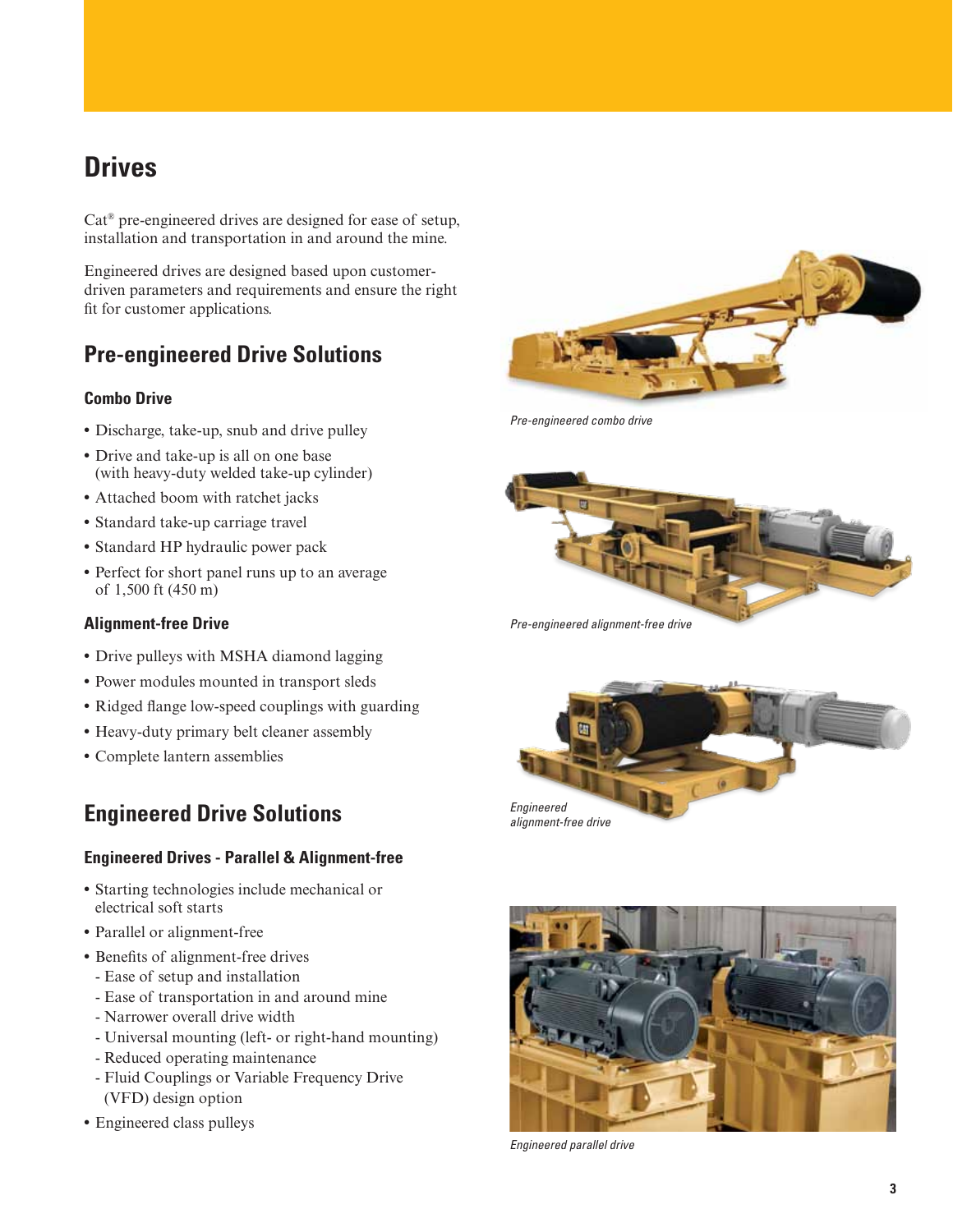# **Hydraulic Take-Ups & Storage Units**

Take-ups and storage units apply slack removal and responsive belt tension for all bulk-material handling conveyor systems.

#### **Pre-engineered Take-Up Systems**

- **•** Heavy-duty two-piece frame
- **•** Drum pulleys with MSHA lagging
- **•** 20 or 30 ft (6 to 9) of moving carriage travel
- **•** Solid diameter sheaves with brass bushings, pins and grease fittings
- **•** Non-rotating wire rope and hardware
- **•** Hold-up roller assembly
- **•** Heavy-duty welded hydraulic cylinder

#### **Engineered Take-Up Systems & Belt Storage Units**

- **•** Hydraulic or electric winch design and hydraulic cylinder designs
- **•** Active travel length/belt storage per design requirements
- **•** Each take-up has a tension-specific, engineered class pulley which is designed for the max force each cylinder or winch can provide and helps eliminate any weak links in the entire take-up system

# **Remote Discharges**

Designed for in-line 30-, 60- or 90-degree transfer points and efficiently transfers material to the conveyor belt.

#### **Pre-engineered Remote Discharge Systems**

- **•** Heavy-duty welded base frame
- **•** Discharge pulley with MSHA lagging
- **•** Designed with either fixed or adjustable boom

#### **Engineered Remote Discharge Systems**

- **•** Available in floor-mounted or roof-hung configurations
- **•** Remote A-frame design
- **•** Attached boom design with ratchet jacks
- **•** Include engineered class pulley snub pulley available, integrated tail pulley available on the A-frame design







*Pre-engineered remote discharge*



*Engineered remote discharge*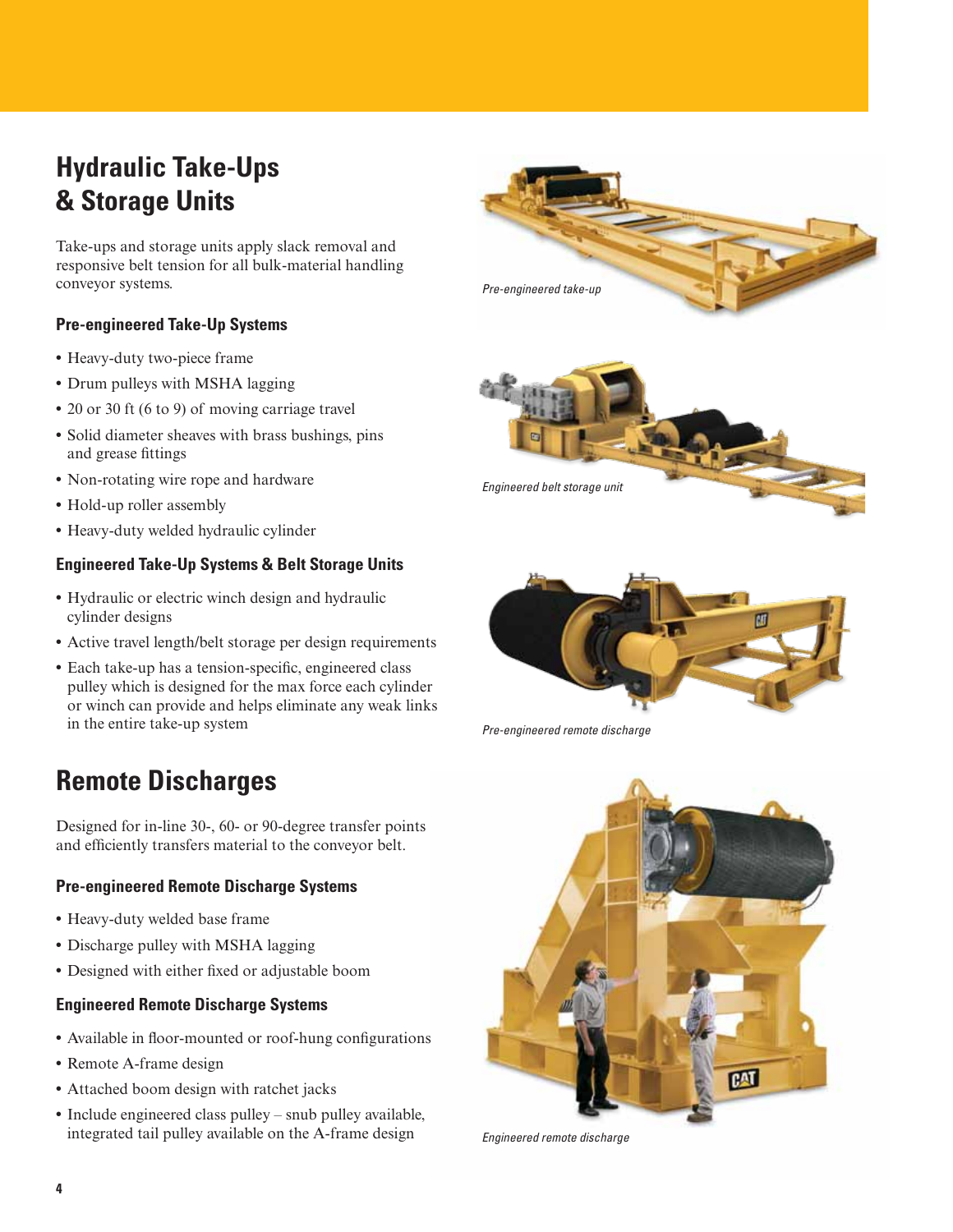# **Tail Sections**

Cat tail sections are designed to accept loading from a variety of haulage equipment and other belt conveyors.

#### **Pre-engineered Tail Sections**

- **•** Lubrication manifold both sides
- **•** Removable panel guarding
- **•** Return v-plow or side plow
- **•** Spiral-tail pulley
- **•** Moon slider in impact area
- **•** Heavy-duty sloped or flat frame

#### **Engineered Tail Sections**

- **•** In-line and offset designs
- **•** Intermediate and tail-loading sections offer either impact-resistant idlers or EXALON® impact slider beds
- **•** Rigid heavy-duty engineered loading frame

# **Engineered Class Pulleys**

Cat pulleys are designed to meet specific belt conveyor power and tension needs. Caterpillar offers two types of pulley designs – Turbo Disc and T-bottom.

#### **Turbo-Disc & T-Bottom**

- **•** Profile end-discs machined from solid steel plates - Eliminates welds in high stress concentration areas
- **•** Keyless locking elements
	- Eliminate unfavorable hub-to-disc-welds
	- Eliminates bellows stress in the end-disc
- **•** Static balancing
- **•** Proprietary welding techniques complete penetration
- One bevel groove versus three circumferential fillet welds

#### **Advantages to Cat® Pulleys**

- **•** Full motor HP & full take-up force in pulley design
- **•** Machining rims to yield maximum pulley concentricity
- **•** Static balancing
- Single, full-penetration weld to connect end-disc results in fewer stress concentration points for possible failure

*Pre-engineered tail section*



*Engineered intermediate loading section*



*Engineered class pulleys*

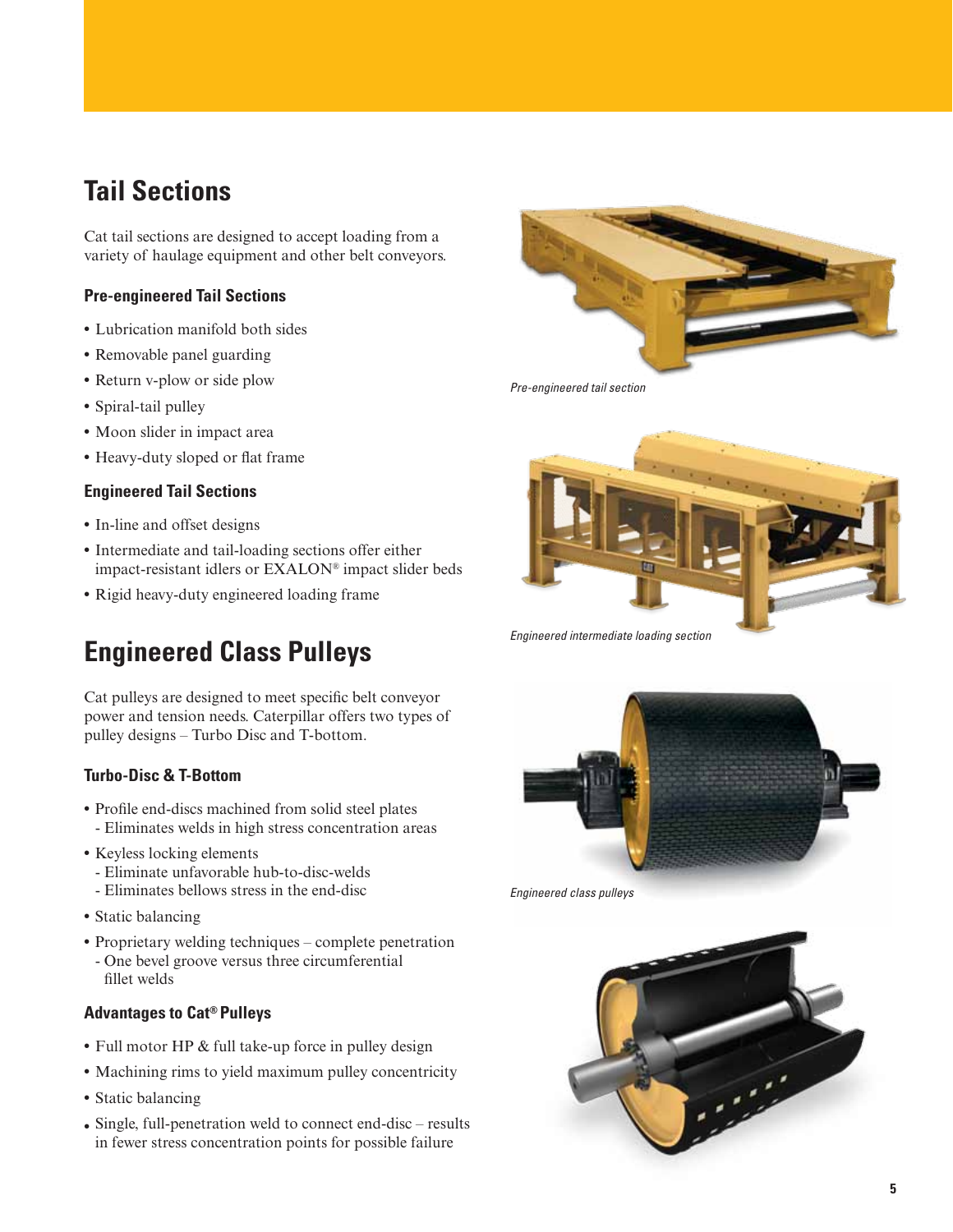# **Underground & Surface Belt Structure & Rolls**

### **Roll Design Elements**

- **•** Bearing Geometry
	- Modified Geometry bearings allow for greater misalignment
	- End cap bearing housing is designed for strength and close fit to the deflector cap
- **•** Triple Testing
	- Automated assembly process includes the measurement of total indicated run out (TIR), torque or roll drag, and axial end play
- **•** Electronic Quality Tracking
	- Every shaft end is coded with day of year, production year, individual serial number
	- Automatic data recording of triple testing measurements for each roller manufactured
- **•** Replacement Roll Compatibility- Retroloc
	- Adaptor nuts that are mounted onto Caterpillar standard ISO closed slotted ends and pinned in place for complete retrofitting and replacement capability
- **•** Idler PAL™
	- Bearing cavity design allows for extra lubricant capacity (unmatched in the industry) and assures that grease stays in the bearing
	- Grease moves due to taper of rolling elements in the bearing
	- Grease expands due to increased bearing temperatures in operation
	- The compensator disc moves outward, compressing the wave spring
	- When rotation stops and grease contracts, the wave spring exerts slight pressure on the compensator disc, ensuring there are no voids in the grease



*"Greased for Life": the Idler PAL™ self- lubricating system*

*For example, this roll was assembled on the 85th day of 2005 and it was the 35th roll assembled that day.* 

# **EXALON® Rolls (2nd Generation)**

- **•** Cat EXALON® rolls can extend belt life while reducing operating costs
- **•** High abrasion-resistant formulation
- **•** Decrease belt damage do not expose steel cutting edges to damage belting
- **•** Light weight 20-30% lighter
- **•** Sound dampening up to 20% reduction in noise levels
- **•** Non-adhesive properties mean they are resistant to material buildup, good for wet conditions

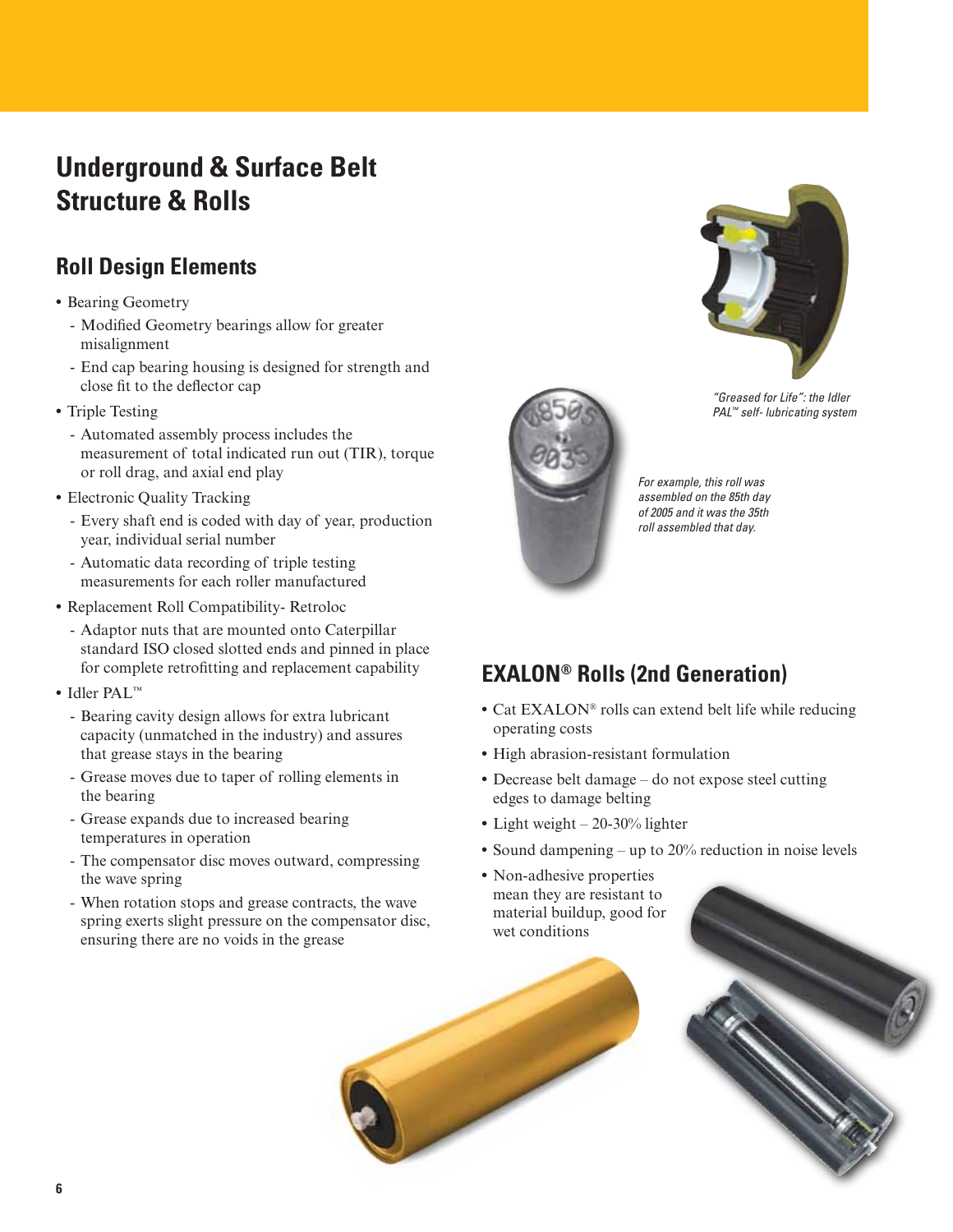### **Underground Belt Structure Configurations**

- **•** Roof-hung no special tools required for setup and has Cat handle and pin connections or Caterpillar patented EZEE-LOC™ for fast installation
- **•** Floor-mounted handle and pin connections or EZEE-LOC™ with return rolls mounted in drop brackets attached to channel rails
- **•** Wire-rope carrying idlers with mounting feet cradle the wire rope until securely fasted with supplied hardware

### **CEMA C, D, & E Structure**

- **•** C&D roll diameters of 4, 5 and 6 in (89, 108, 133, 159 mm) (Load Capacity, 30,000 – 60,000 hrs.)
- **•** E diameters of 6 and 7 in (Load Capacity, 60,000 hrs.)
- **•** Underground Designs
- Offset carrying idlers
- Single-tube cross-member or box frame
- Belt width capacity ranges from 18 to 96 in (159, 180 mm)
- **•** Surface Designs
	- Inline carrying idlers
	- Regulated by CEMA (Conveyor Equipment Manufacturers Association)
- Belt width capacity ranges from 18 to 96 in

### **Flex PAL™**

Cat Flex PAL™ belt structures are available in CEMA C & D class ratings for belt widths ranging from 30 to 60 in (750 to 1 500 mm) with 4, 5 and 6 in (450 to 2 400 mm) diameter rolls.

- **•** Retrofit design allows for seamless integration into major competitive existing underground structure setups
- **•** Unique idler design each idler structure consists of two steel rolls and one center EXALON® roll
- What makes center roll design special EXALON<sup>®</sup>
- The center roll of an idler structure gets the most wear/needs replaced more often then the outer two rolls
- The EXALON® roll can extend the shell life of a steel roll by two to three times
- EXALON® also offers other benefits, such as decreased belt damage, lighter weight, sound dampening and resistance to material buildup



*Roof-hung structure*



*Floor-mounted structure*



*Wire-rope Structure*



 *Flex PAL™ offset idler*